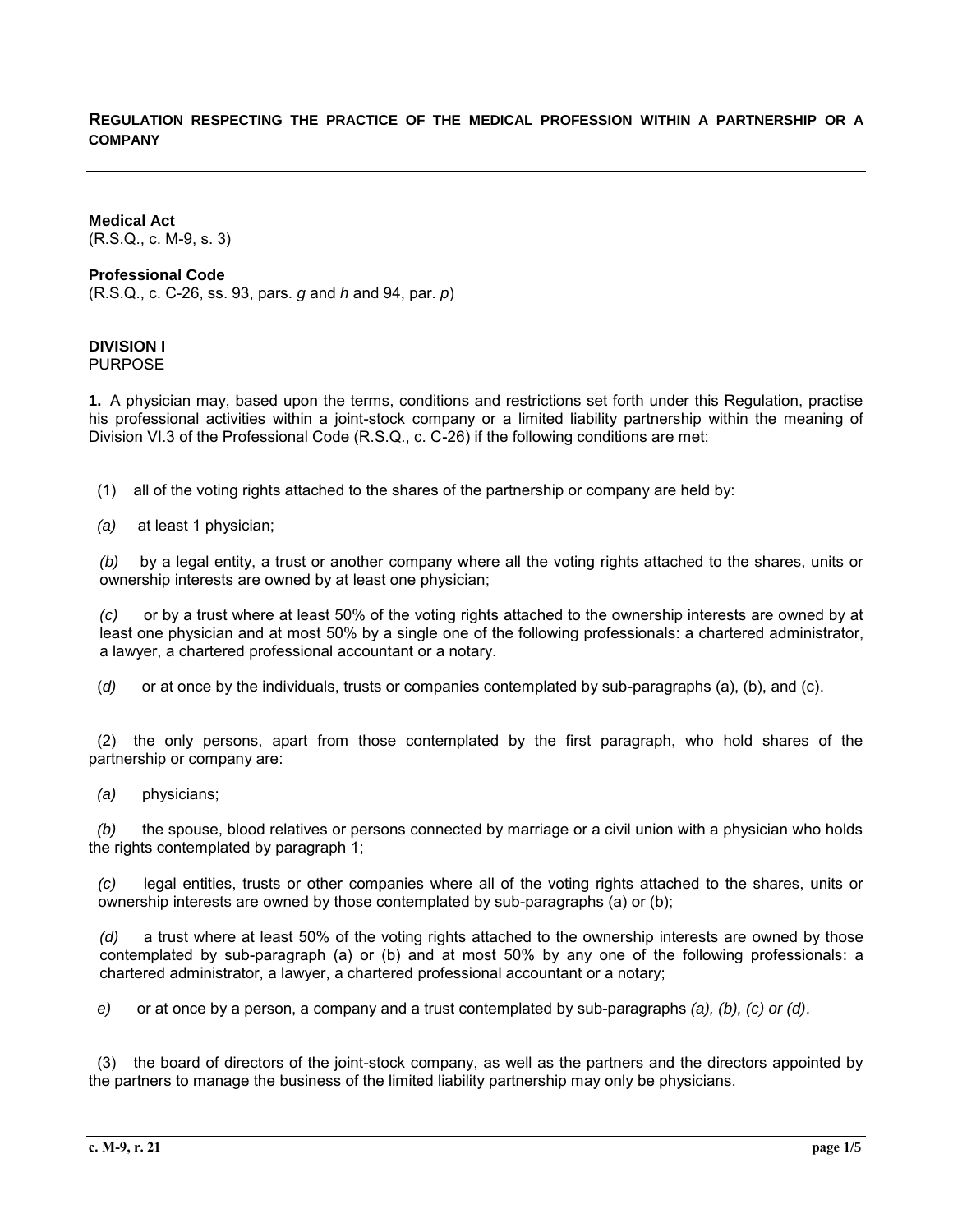#### **REGULATION RESPECTING THE PRACTICE OF THE MEDICAL PROFESSION WITHIN A PARTNERSHIP OR A COMPANY**

The physician shall ensure that terms which comply with the conditions set out in the first paragraph are included in the articles of association of the joint-stock company or stipulated in the limited liability partnership agreement and that it is also provided in the said articles or agreement that this partnership or company is constituted for the purpose of carrying on professional activities.

O.C. 191-2007, s. 1; Decision 11-06-10, s. 1; S.Q. 2012, c. 11, s. 32.

**2.** If a physician is suspended for a period of more than three months or has his permit revoked, he may not, while the suspension or revocation is in force, directly or indirectly own any share or unit in a partnership or company.

Nor may he be a director, executive or representative of the partnership or company during this period.

O.C. 191-2007, s. 2; Decision 11-06-10, s. 2.

### **DIVISION II** OTHER TERMS AND CONDITIONS

**3.** The physician remits to the College, with the related fees, a declaration containing the following information:

 (1) the partnership or company name as well as any other names used in Québec by every partnership or company within which he practises his profession and the business number that the competent authority has issued to them;

- (2) the legal form of the partnership or company;
- (3) his status within the partnership or company;
- (4) the nature of activities carried on within the partnership or company;

 (5) a copy of the irrevocable written authorization of the partnership or company within which he practises his profession allowing the persons, committees and tribunal mentioned in section 192 of the Professional Code (R.S.Q., c. C-26), to obtain from any person having the custody thereof any document referred to in section 15 or a copy thereof;

 (6) a written confirmation from a competent authority attesting that the physician holds professional liability coverage in accordance with Division III on behalf of the partnership or company.

O.C. 191-2007, s. 3; Decision 11-06-10, s. 3.

**4.** In the event that the conditions stipulated in section 3 are not met, the physician is not authorized to practise his profession within the partnership or company.

O.C. 191-2007, s. 4.

**5.** At the request from the College, the physician must provide:

 (1) in the event that he practises his profession within a joint-stock company, a written confirmation given by the competent authority certifying the existence of the company;

 (2) a certified copy of the declaration given by the competent authority, indicating that the general partnership has been continued into a limited liability partnership;

(3) a written confirmation certifying that the partnership or company is duly registered in Québec.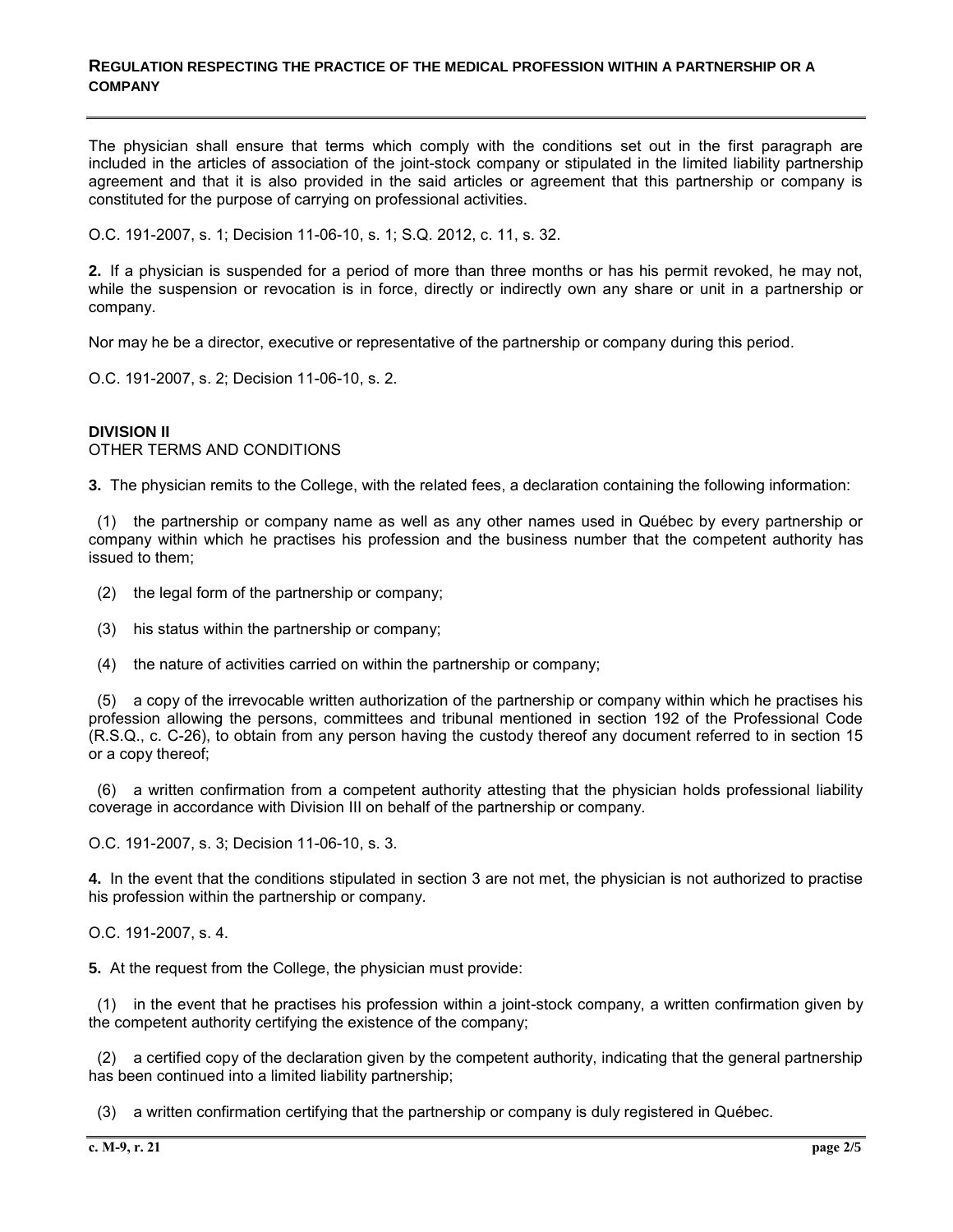O.C. 191-2007, s. 5.

**6.** The physician must also respond to requests pursuant to this Regulation, made by the syndic, an assistant syndic, a corresponding syndic, an inspector, an investigator, a member of the professional inspection committee or another representative of the College and provide them, where applicable, with the requested documents.

O.C. 191-2007, s. 6.

**7.** Every year, when he pays his annual assessment, the physician must update the information contained in the declaration contemplated by section 3.

O.C. 191-2007, s. 7.

**8.** If he is informed that any of the conditions provided in this regulation or in Chapter VI.3 of the Professional Code are no longer met, the physician must, within 15 days of such notice, take the steps necessary to comply with them, and if he fails to do so within this time period, he ceases to be authorized to practice his professional activities within the joint-stock company or partnership.

The same applies if the joint-stock company within which he practices professional activities no longer complies with the laws, regulations and agreements regarding health services and social services or does not allow him to comply with them.

O.C. 191-2007, s. 8; Decision 11-06-10, s. 4.

**9.** The physician must notify the secretary in writing of any change in the information transmitted in his declaration that may contravene this Regulation. The secretary of the College must receive this notice within 30 days after the change is made.

He must in particular notify the College of the cancellation of the insurance coverage specified in Division III, of the dissolution, the assignment of assets, the bankruptcy or the voluntary or forced liquidation of the partnership or company or of any event that is likely to prevent him from pursuing his activities within the partnership or company.

O.C. 191-2007, s. 9.

**10.** When a physician practises professional activities within a joint-stock company, the income resulting from the professional services rendered by him within that company and on its behalf belongs to that company, unless otherwise agreed.

O.C. 191-2007, s. 10.

## **DIVISION III**

## PROFESSIONAL LIABILITY COVERAGE

**11.** The physician practising his profession within a partnership or company must, in order to be authorized to practise his profession in accordance with this Regulation, provide and maintain on behalf of the partnership or company, either by means of an insurance contract or a surety ship or by joining a group insurance contracted by the College or by contributing to a professional liability insurance fund established in accordance with section 86.1 of the Professional Code (R.S.Q., c. C-26), coverage for liabilities of the partnership or company arising from the fault or negligence of the physicians in the course of the practice of their profession within such partnership or company.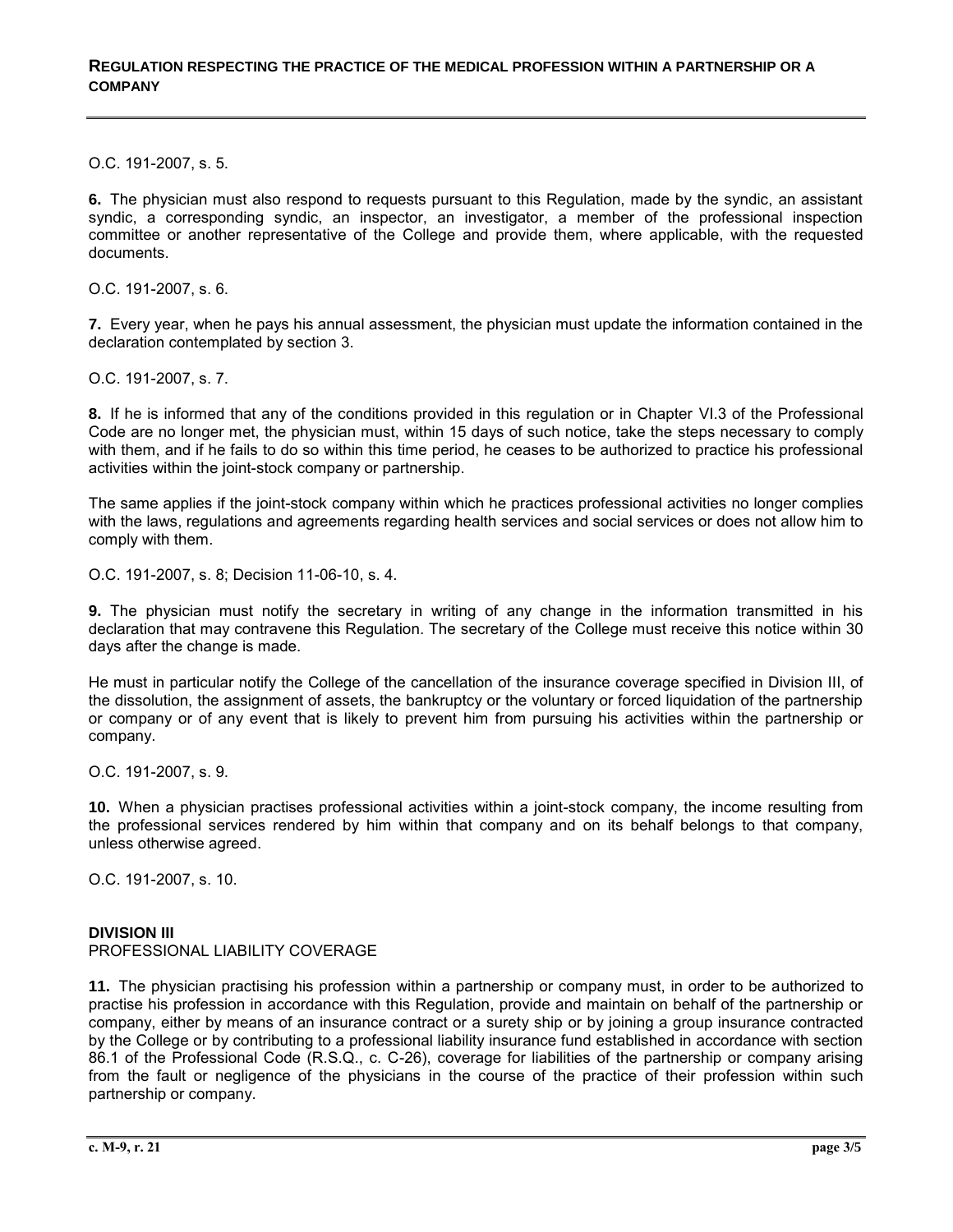O.C. 191-2007, s. 11.

**12.** The following minimum conditions for such coverage shall be set out in a specific rider or contract:

 (1) an undertaking by the insurer or the surety to pay on behalf of the partnership or company, over and above the amount of coverage that the member must provide under the Regulation respecting professional liability insurance of physicians (c. M-9, r. 15) or of any other amount subscribed by the member if it is higher, up to the amount of the coverage, any amount that the partnership or company may legally be liable to pay to an injured third party regarding a claim submitted during the period of coverage as a result of the fault or negligence of the physician in the course of the practice of his profession. The insurer's obligation shall extend to all claims to which the physician's liability insurance coverage may not apply and resulting from a deliberate fault committed by that physician in the course of the practice of his profession;

 (2) an undertaking by the insurer or the surety to hold the partnership or company harmless and to defend the company in any lawsuit launched against it and to pay, apart from the amounts covered, all the costs and expenses of the lawsuits launched against the partnership or company, including investigation and defence costs as well as interest on the amount of the coverage;

 (3) an undertaking that this coverage shall extend to all claims submitted in the 5 years following the period of coverage during which a physician of the partnership or company dies, leaves the partnership or company or ceases to be entered on the roll of the Order, in order to maintain a coverage for the partnership or company against the faults or negligence of a physician in the practice of his profession while he was practising within the partnership or company;

 (4) the amount of the coverage must be at least \$5,000,000 per claim and at least \$10,000,000 for the aggregate of claims submitted against the partnership or company during a period of coverage of 12 months;

 (5) an undertaking by the insurer or the surety to give the secretary of the College 30-day prior notice of intent to terminate the coverage, to modify any of the conditions stipulated in this section or not to renew it.

O.C. 191-2007, s. 12; Decision 11-06-10, s. 5.

**13.** The surety ship is obtained from a bank, a savings and credit union, a trust or an insurance company which must be domiciled in Canada and hold and maintain sufficient assets in Québec to satisfy the liability coverage required under this Division.

The institution referred to in the first paragraph undertakes to provide the coverage in accordance with the conditions set out in this Division and must waive the benefit of division and discussion.

O.C. 191-2007, s. 13.

**14.** The physician is exempt from complying with the obligations under this Division provided he remits to the secretary a proof that the partnership or company is eligible to receive the assistance offered by the Canadian Medical Protective Association and by maintaining its eligibility regarding any liability that it may incur owing to fault or negligence committed by the physicians in the practice of their profession within that partnership or company.

O.C. 191-2007, s. 14.

## **DIVISION IV**

ADDITIONAL INFORMATION

**15.** The documents for which the physician is authorized by the partnership or company to disclose or to obtain a copy thereof in accordance with paragraph 5 of section 3 are the following: